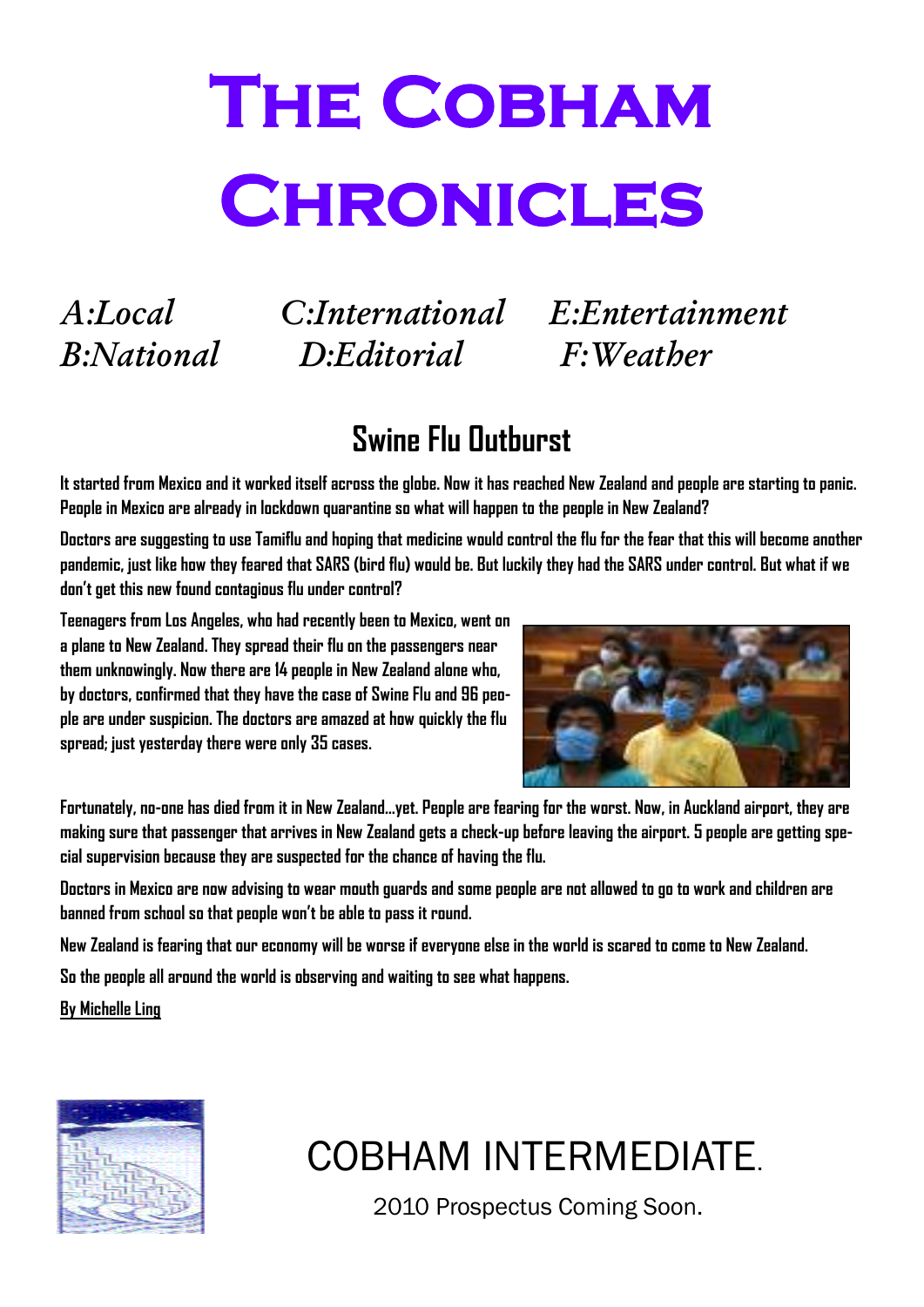# **LOCAL**



#### **GARDEN CITY CRIMINALS**

47 year old, William Stewart has been on the run since February he has been all around the Selwyn area and has committed numerous crimes. He is said to be to walking places or stealing cars to get around. Donna Wilson, a local from Rolleston quotes, "It is scary knowing he's around the Selwyn area and knowing he started in Rolleston. It is also scary that the police still haven't caught him."

His latest crime was breaking into a farmhouse for a meal. He stole hot pies and coffee and carved a thank you note into the table. It read, "Thanks guys Billy the Hunted One." He did not physically brake in, as in smash a window or break open a door but he let himself in with a key. The farmer quotes 'it was more that he had been watching and seeing where the keys were kept' which he found unnerving.

After that, he stole one of the farm's motorbikes and sped towards Governors Bay early on March  $2^{nd}$ . He was spotted in Tai Tapu the day after he was in Governors Bay. The police say he must have some bushcraft skills as it is a long walk over the hills but it is possible some people are helping him isn't it?

By Laura Wilson

#### **The Three Muskateachers!**

Everyone either likes or hates their teacher at school. But room 19 at Cobham Intermediate School have a choice of three. This year they have three teachers in their class! Mrs Busfield teaches the class every Monday and Wednesday, Mrs Rangi-Brown teaches every Thursday and Friday and Mrs Butler teaches every Tuesday.

This is a big difference comparing to last year when they only had one teacher, Mr Withington.

Many students have different views on having three teachers. Reah Somerville, a student in room 19 says 'sometimes it works, sometimes it doesn't but I'm still glad we have our three teachers.'

After a survey of twenty nine students from that class (there are a total of thirty five students) sixteen said they like having three teachers, 3 said they didn't and ten said they sort of like having three teachers.

The teachers work together and usually do the same sort of activities just with a less work load.

'This way I don't have to work everyday and I get to spend time with my family' says Mrs Busfield after an exclusive interview. 'Though it's hard sometimes when I want do something that I haven't discussed with Mrs Rangi-Brown or Mrs Butler and it changes the whole plan.'

Not every student thinks having three teachers is ideal. 'Sometimes it's annoying, when we have to wait a couple of days before we get to see another teacher about our work.' Says another student from the class.

'Class is really fun and I'm really glad we have our three muskateachers.

By Natalia Petrovic



### Cobham Computer Group . Information out soon.

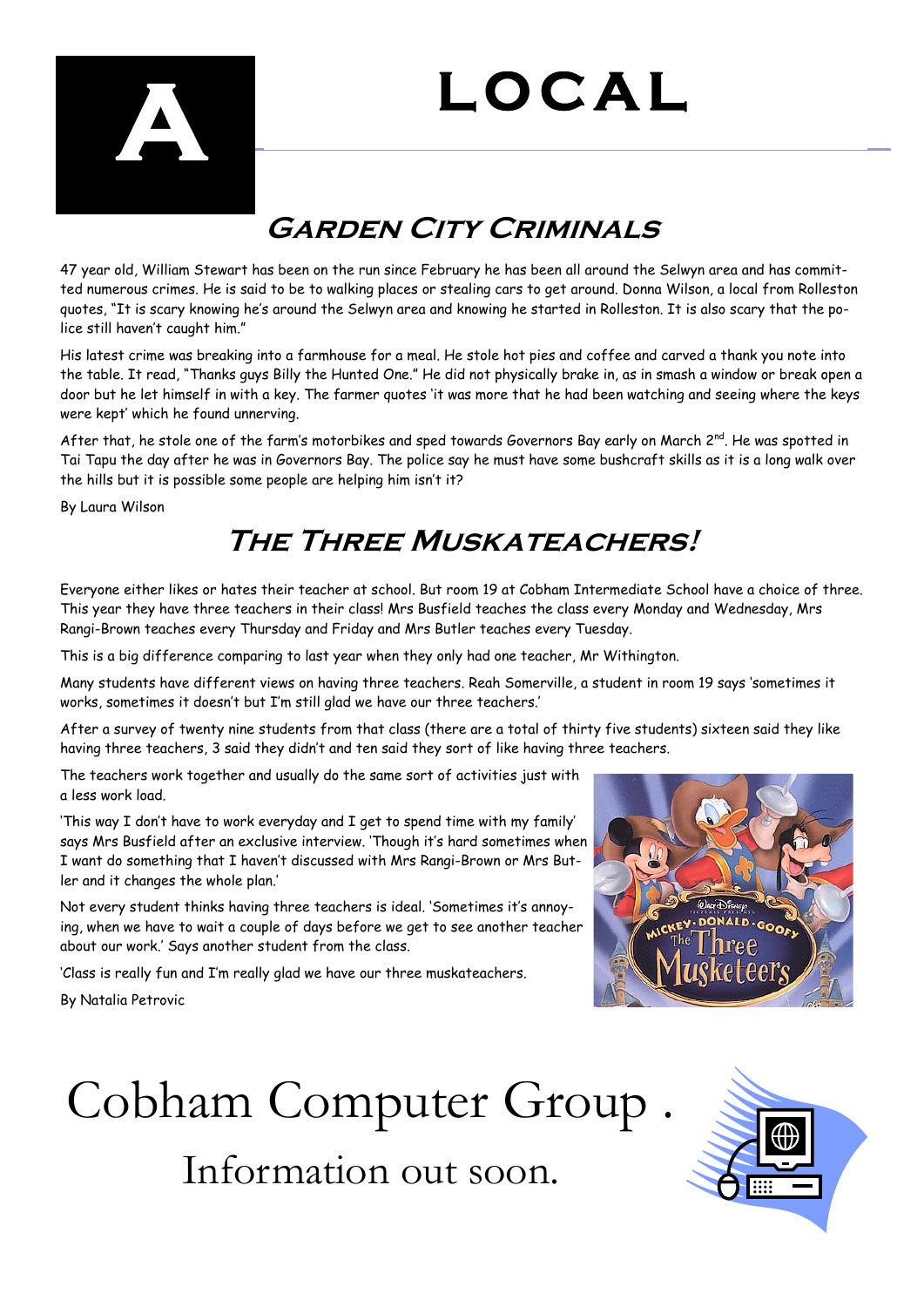

# **NATIONAL**

### **ANZAC Restrictions**

The Turkish government is telling people not to come to ANZAC Cove, simply because the Turkish people are scared that the memorable place is going to be tattered soon, because there are lots of tourists every year and they don't want the place they treasure most to be ruined.

But that is not stopping the New Zealanders who are going there to respect the soldiers and commanders that died in order to retain peace. On April 24th people started arriving in, and on the next day there were many people at the scene to respect the ANZAC soldiers. Surprisingly, there were more tourists than expected and it was mainly because the Turkish told them not to come. Apparently that phrase "Don't come to ANZAC Cove" jogged the people's mind to have to come.

So April 25th will always be a special day to many people forever.

By Michelle Ling.

### **Murder Trial Still on the Case**

David Bain is still on trial to see whether or not it was he that murdered the family of six. The judge found out that the police planted some evidence around the house that wasn't even supposed to be on the crime scene.

The people are now pondering *was* it David or was it his father Robin? They say the possibility of Robin being the murderer is quite likely. He was kneeling down on the ground praying ( He was a reverend ) waiting for the police to arrive because he was found raping his daughter, when he was shot. David Bain supposedly came into the scene after he went shopping.

The weapon that was used was David's hunting gun which he had used three days before for shooting rabbits. The police also found an email directed to David saying "You're the only one in this family that deserves to live"

So the people are still wondering weather he is guilt-free or not.

By Michelle Ling





# Cobham Talent Quest.

In the hall. Lunch.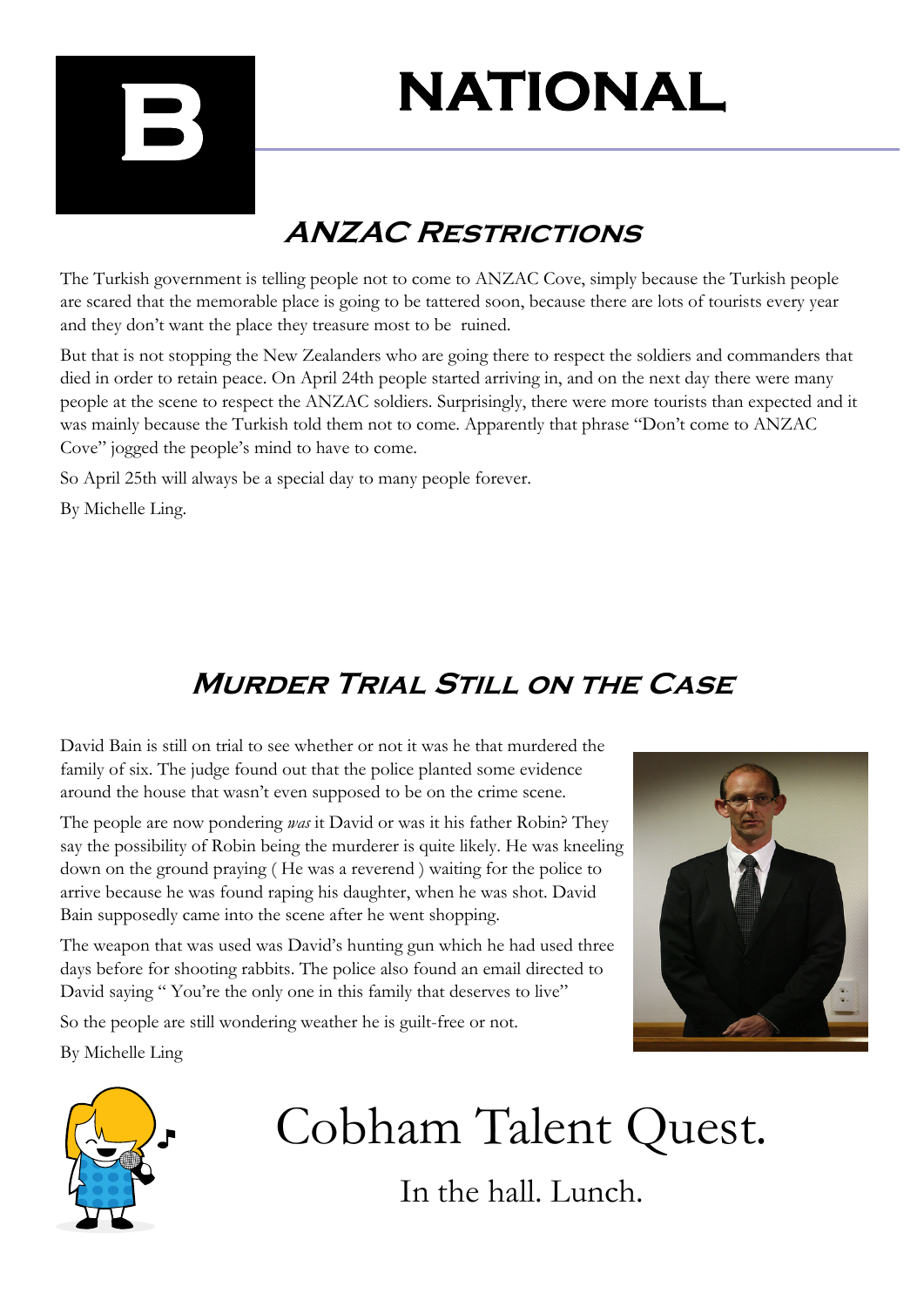

## **INTERNATIONAL**

#### **Dam-it busted**

**Within hours more than 90 lives and homes were swept away by a 76 yearold dam which busted near Jakarta, Indonesia on Friday 27th March, 2009.** 

 **Heavy rain showered a large lake close to a low-lying residential area, causing it to overflow and flood over the rim. A few hours later a giant patch of the earth wall collapsed which sent a huge 3 metre wave of water to crash through Cirendeu destroying the whole place.** 

 **Indonesian disaster co-ordinating agency spokesman Priyadi Kadono mentioned that chances of finding any survivors were decreasing by the hour "though there's always the possibility that someone is alive, trapped under the rubble."** 

 **Meanwhile the search and rescue crew concentrated on providing food and shelter for all of the survivors (1600 people were left homeless). Food was not a problem but they had huge shelter shortages said Kadono. Survivor Abdul Hamid said that all he could do was to stand there and watch all his belongings flood away "so now I can't provide anything for my children and grandchildren coz now I don't own anything."** 

 **Eye-witnesses saw this sight and immediately volunteered to help; searching for bodies, distributing food and comforting people. One of the volunteers reported that the family she was trying to comfort only had the grandmother left; all of her children and grandchildren were still missing and she refused to eat anything until all members of her family were found-alive.** 

 **Victims are now desperate to receive sponsors such as the World Vision to help repair the damages.** 

**By Emma Sun** 





### High School Musical Jnr. Auditions Applications out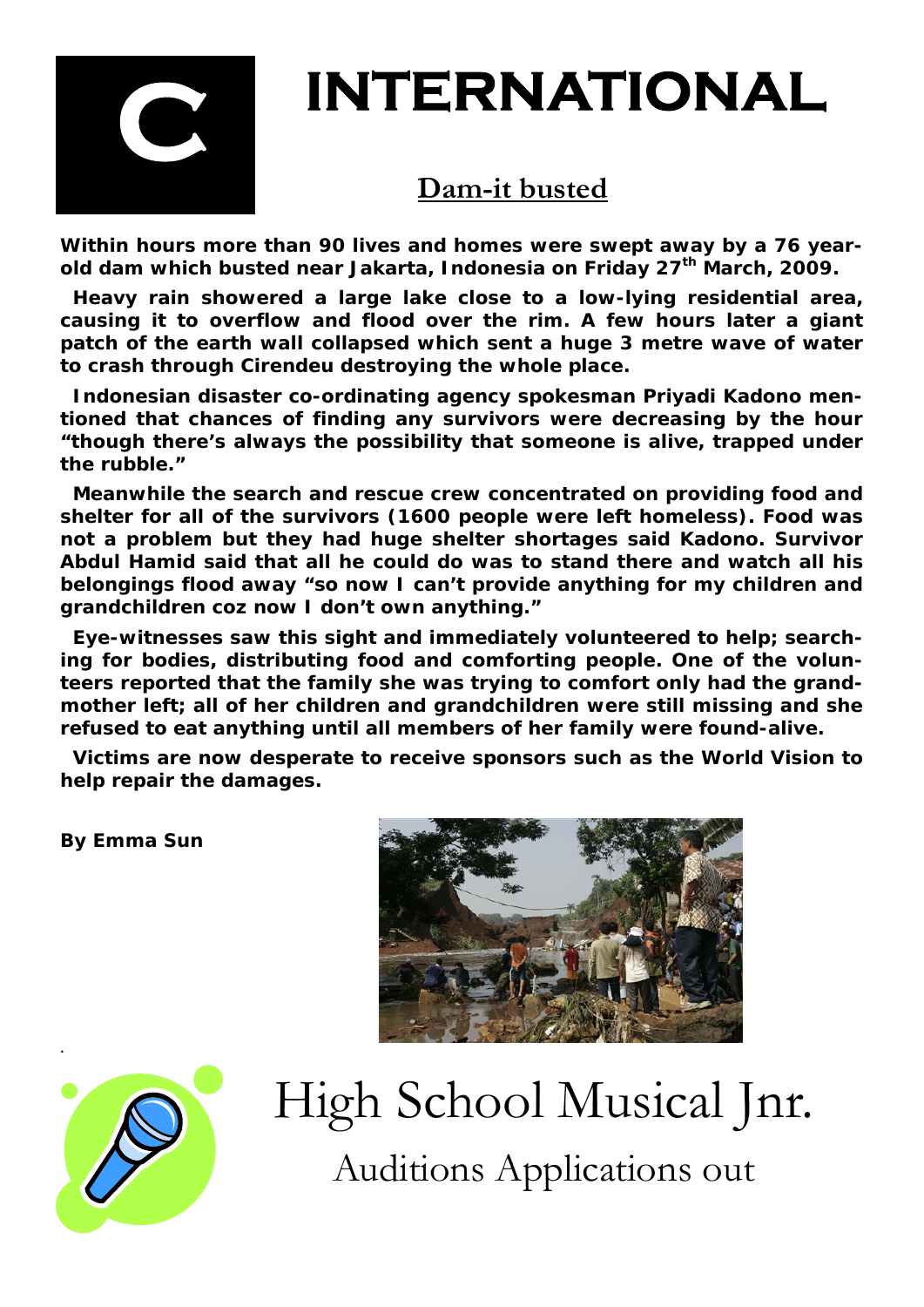

### **EDITORIAL AND VOX POX**

### **VOX POX: SHOULD THE COBHAM CROSS** COUNTRY BE OPTIONAL?



Josh Broughton 11yrs old

Yes, because some people find it really hard. Mrs Busfield 35 yrs old

I think cross country (as well as athletics and swimming sports) should be compulsory because it is not too far to expect this age to run, it encourages fitness. and it would be easy to opt out if it wasn't compulsory.

Sean Eustace 12 yrs old

No because it is a good way of teaching fitness and hard training.

Grace Lethbridge

No because then there would basically be no point because hardly anyone would do it.

The Cobham Chronicles staff consists of Emma - weather forecaster and reporter Natalia - Editor in Chief and a reporter Michelle - the Editor and a reporter Tessa - photographer advertiser and cartoonist Laura - photographer and reporter



Celebrity Chess Game.

On courts . Be there.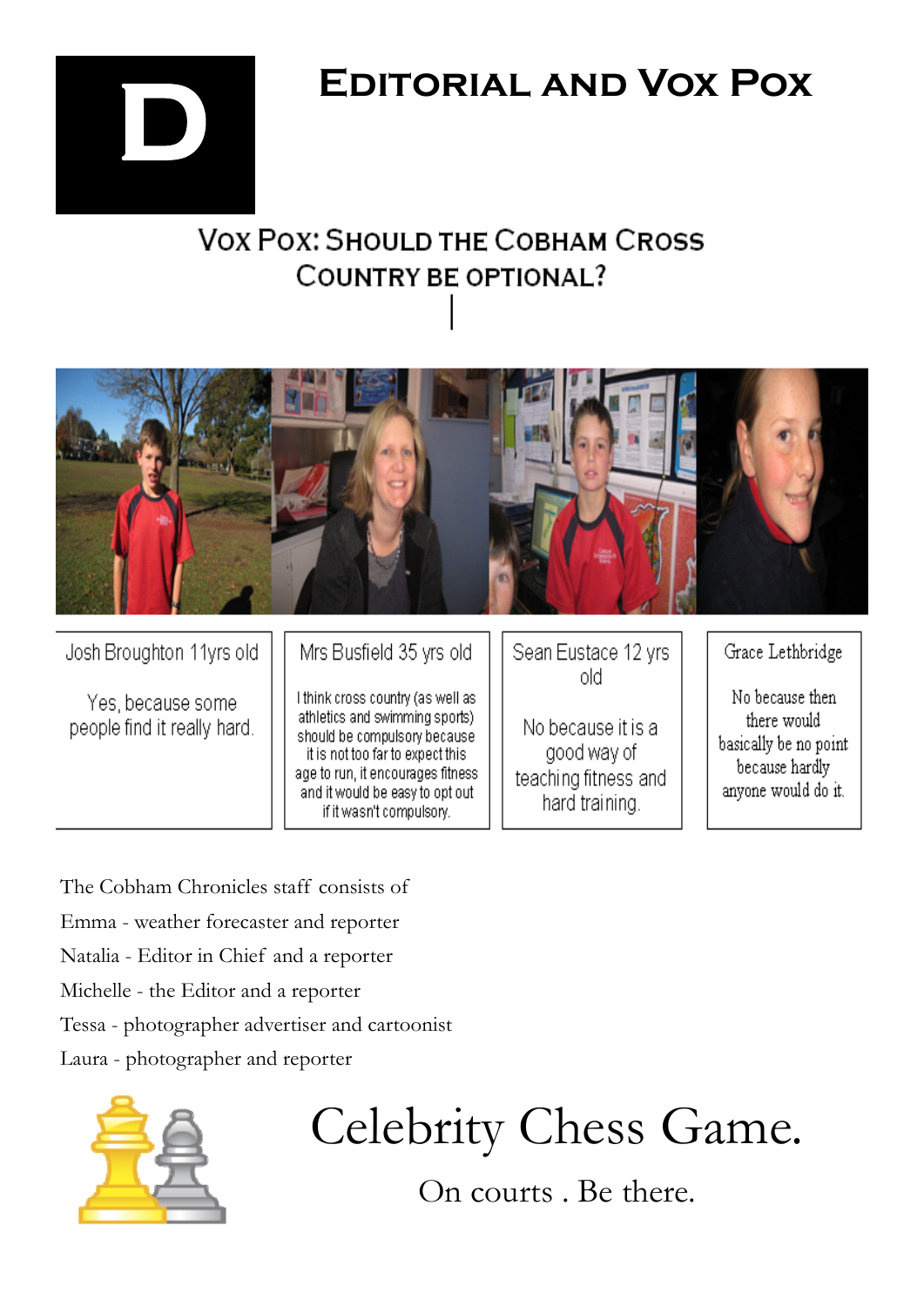# **ENTERTAINMENT**



**Cadbury Chocolate Blocks** 

#### Orla Harris

Cadbury Chocolate Blocks





Fish don't get away with silent gas.

#### Across

1. A cadbury desserts block.

5. A cadbury desserts block.

10. Cadbury Dairy Milk milk chocolate packed with plump raisins and almonds.

11. Rich chocolate originally eaten by New Zealanders whilst tramping in the great outdoors!

12. The original

13. Smooth dark chocolate truffle, covered in delicious Cadbury milk chocolate - A Cadbury Eight Moments

14. A cadbury desserts block

#### Down

- 2. Praline truffle with caramelised hazelnut pieces covered in delicious Cadbury milk chocolate A Cadbury Eight Moments
- 3. Real white chocolate from Cadbury.
- 4. Cadbury Dairy Milk milk chocolate with raspberry jellies and biscuits pieces.
- 6. A delicious shell of Cadbury Dairy Milk milk chocolate filled with soft, smooth, flowing Caramel.
- 7. A dark and full-bodied blend of intense flavours with a smooth finish.

8. Soft milk chocolate truffle covered in delicious Cadbury milk chocolate - A Cadbury Eight Moments

9. Dairy milk filled with pieces of hokey pokey.



### Cobham's Cross Country.

Tuesday 19th May. Jellie Park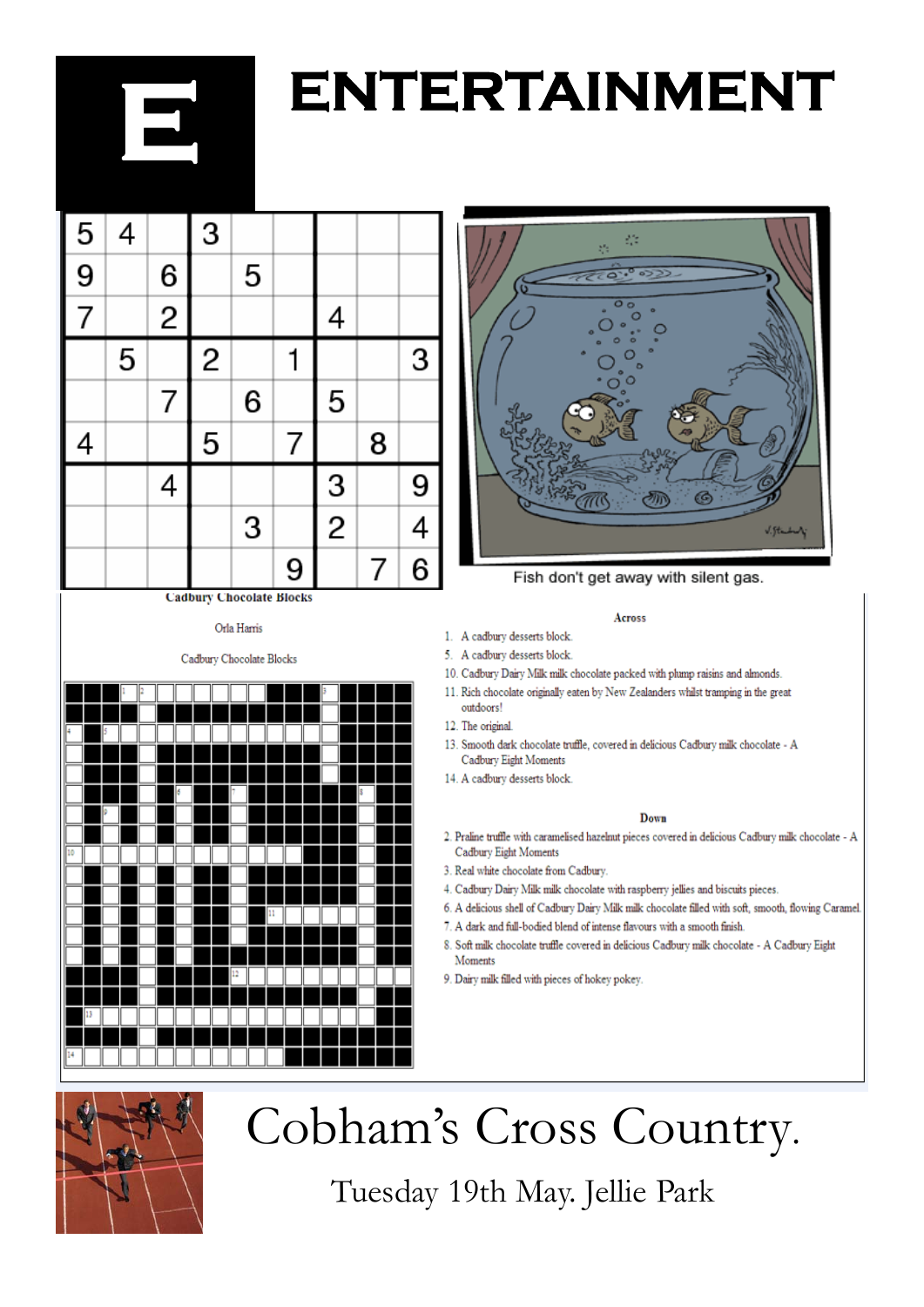



Water Polo Season Starts This Friday